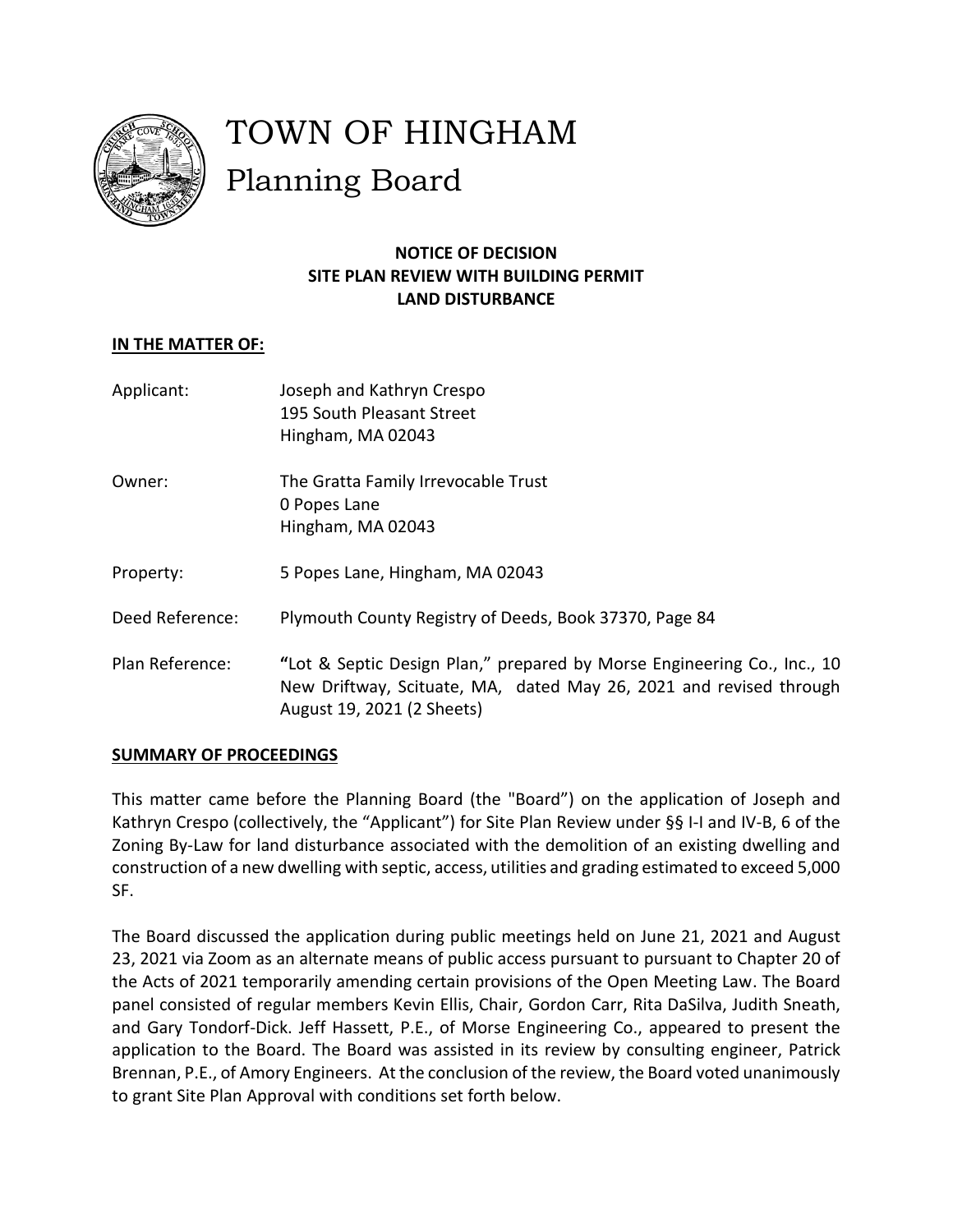## **BACKGROUND**

The subject property (f/k/a 0 Popes Lane) consists of approximately 24 acres of land located on the south side of Popes Lane shortly after its intersection with Kress Farm Road. Portions of the property are impacted by wetlands and floodplain. Conservation land abuts three sides of the lot.

The property is improved by an existing single-family dwelling (ca. 1920) and outbuildings. The proposed plan would replace the existing dwelling and some outbuildings with a new 5-bedroom dwelling with an attached garage. The existing driveway, which is approximately 1,500 LF from Pope's Lane, would be maintained and expanded into circular configuration in front of the garage. The proposed five (5) bedroom dwelling has a footprint of approx. 4187 SF including all decks and garage. In addition to house construction, a septic system is proposed, roof drainage system, trenching for utilities including a water line and fire hydrant. The proposed plan sis estimated to result in approximately 10,000 SF of disturbance.

#### **FINDINGS**

Based on the information submitted and presented during the review, and the deliberations and discussions of the Board during the meetings, the Board made the following findings in accordance with the Review Standards under § I-I, 6. of the By-Law:

a. *Protection of abutting properties against detrimental uses by provision for surface water drainage, fire hydrant locations, sound and site buffers, and preservation of views, light and air, and protection of abutting properties from negative impacts from artificial outdoor site lighting;*

The proposed plan calls for installation of an appropriately sized subsurface system to infiltrate roof runoff and erosion controls adequately protect adjoining conservation land from runoff. A fire hydrant will be located on the site within 800' of the proposed dwelling. The proposed dwelling and related improvements are also located on the interior of the site, so no residential properties in the area will be affected by sound or site lighting.

b. *Convenience and safety of vehicular and pedestrian movement within the site and on adjacent streets; the location of driveway openings in relation to traffic or to adjacent streets, taking account of grades, sight distances and distances between such driveway entrances, exits and the nearest existing street or highway intersections; sufficiency of access for service, utility and emergency vehicles;*

The existing driveway will provide access to the proposed single-family dwelling. Modest alterations, including (i) installation of lampposts along the driveway; (ii) installation of a structural concrete slab over an existing culvert to support a fire truck; and (iii) reconfiguration of the driveway to access the new attached garage, will result in convenient and safe access to the development site for both pedestrians and vehicles.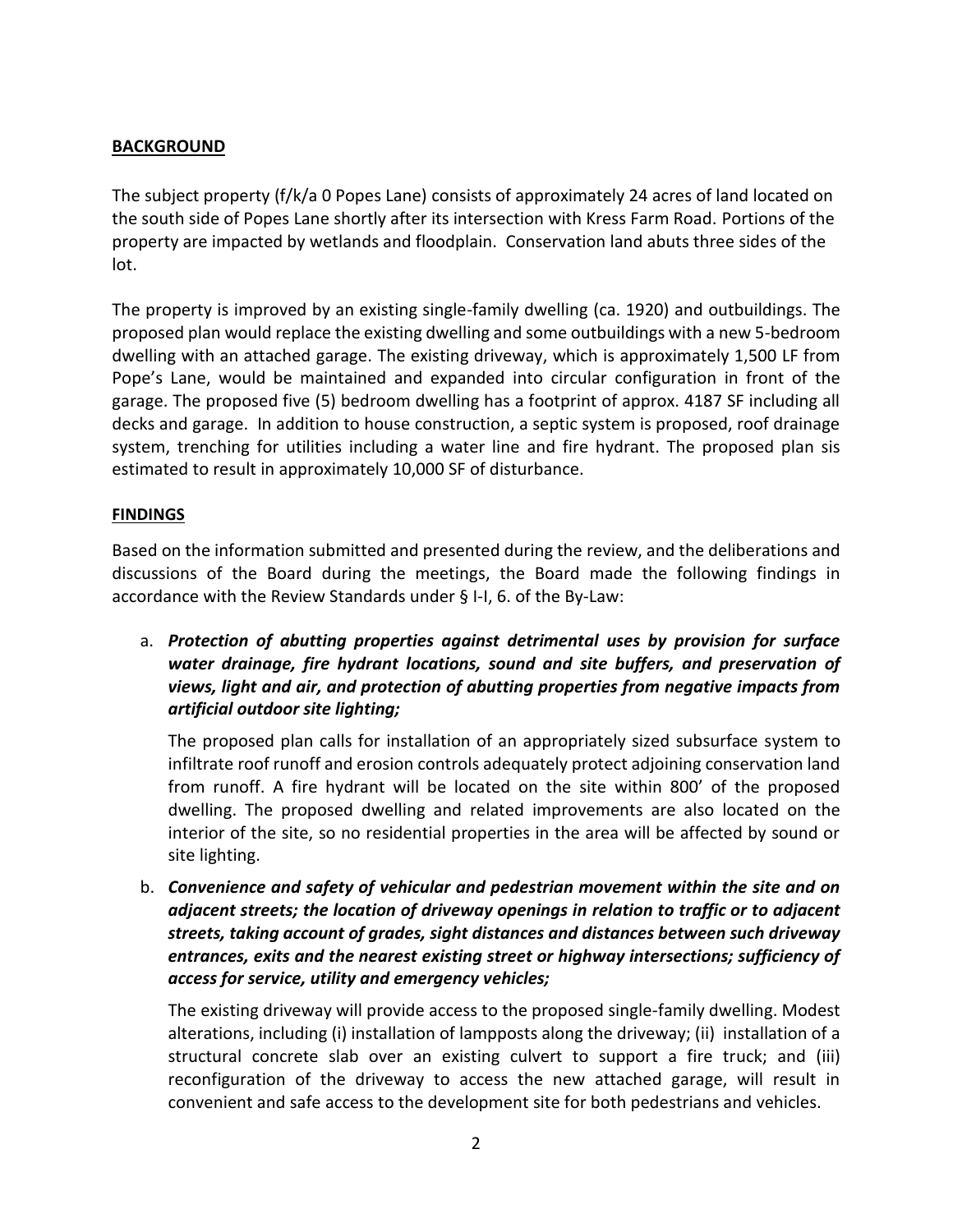## c. *Adequacy of the arrangement of parking, loading spaces and traffic patterns in relation*  to the proposed uses of the premises; compliance with the off-street parking *requirements of this By-Law;*

The proposed dwelling includes an attached garage accessed via the reconfigured driveway. There is sufficient parking available on the site for a single-family use.

#### d. *Adequacy of open space and setbacks, including adequacy of landscaping of such areas;*

Proposed work is limited to previously disturbed areas on the site. Trees to be removed in connection with installation of the site utilities and other improvements are identified on the plan. Ten trees (2"-3" caliper) will be planted along the driveway. The remainder of the 24 (+/-) acre property will remain in its existing condition. The site disturbance in relation to the overall land area is relatively modest. The plan proposes adequate open space and buffers.

e. *Adequacy of the methods of disposal of refuse and other wastes during construction and resulting from the uses permitted on the site including, but not limited to, discarded building materials, concrete truck wash out, chemicals, litter and sanitary wastes; provided, that discharge of refuse or other wastes into the municipal storm water system shall be expressly prohibited;*

Management of soil tracked from the site and control of dust will be a required condition of this approval.

## f. *Prevention or mitigation of adverse impacts on the Town's resources, including, without limitation, water supply, wastewater facilities, energy and public works and public safety resources;*

The proposed single-family dwelling will not impact the Town's water or sewer services. The dwelling will be served by an existing potable well and a new onsite wastewater disposal system. Public safety resources will be expanding through installation of a new fire hydrant.

g. *Assurance of positive storm water drainage and snow-melt run-off from buildings, driveways and from all parking and loading areas on the site, and prevention of erosion, sedimentation and storm water pollution and management problems through site design and erosion controls in accordance with the most current versions of the Massachusetts Department of Environmental Protection's Storm water Management Policy and Standards including the Massachusetts Storm water Handbook, the Massachusetts Erosion and Sediment Control Guidelines and, if applicable, additional requirements under the Town of Hingham MS4 Permit for projects that disturb more than one acre and discharge to the Town's municipal storm water;*

The Board's consulting engineer, Patrick Brennan, P.E., confirmed that the drainage design will adequately mitigate post-development runoff and erosion controls proposed along the south and west of the development area will mitigate potential erosion during construction activities.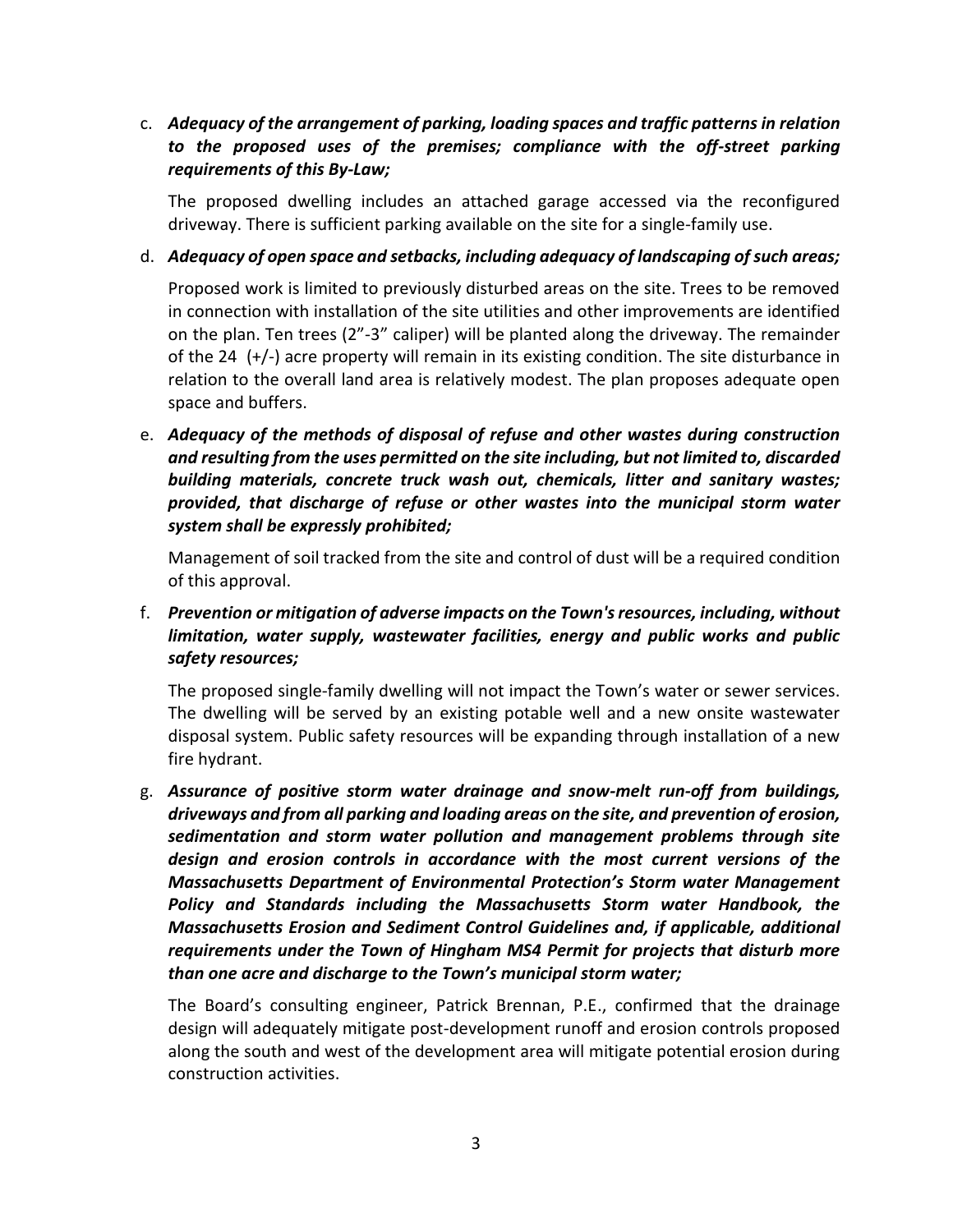h. *Assurance that appropriate Best Management Practices have been incorporated to minimize the amount of disturbed areas and protect natural resources, stabilize sites when projects are complete or operations have temporarily ceased, protect slopes on the construction site, protect storm drain inlets and armor all newly constructed outlets, install perimeter controls at the site, stabilize construction site entrances and exits to prevent off-site tracking of material, and to provide for regular inspection of storm water controls at consistent intervals;*

The proposed infiltration system for the roof runoff and erosion controls meet accepted design standards.

i. *Protection of natural and historic features including minimizing: the volume of cut and fill, the number of removed trees of 6 inches caliper or larger, the removal of stone walls, and the obstruction of scenic views from publicly accessible locations;*

The proposed construction is limited to previously disturbed areas of the site.

j. *Minimizing unreasonable departure from the character and scale of buildings in the vicinity or as previously existing on or approved for the site;*

The footprint of the single-family dwelling is consistent with others in the surrounding area.

#### **DECISION**

Upon a motion made by Kevin Ellis and seconded by Gordon Carr, the Board voted unanimously to grant the application of To grant the application of Joseph and Kathryn Crespo for Site Plan Approval pursuant to Section I-I and Section IV-B.6 of the Zoning By-Law for land disturbance associated with the demolition of an existing dwelling and construction of a new dwelling with septic, access, utilities and grading estimated to exceed 5,000 SF at 5 Popes Lane in Residence District C, as shown on the Site Plans, in accordance with the findings and subject to the conditions adopted by the Planning Board and incorporated herein.

- 1. Prior to application for a Building Permit, the Applicant shall submit a specification sheet depicting proposed dark-sky compliant lighting.
- 2. Prior to application for a Building Permit, the Applicant shall submit a plan, prepared by a structural engineer, of the proposed structural concrete slab to be installed over the culvert to verify that the structure will support fire apparatus.
- 3. Pre-Construction Meeting. Prior to any construction on the site, the applicant shall schedule a pre-construction review meeting with inspection of the erosion control installation and marked limits of clearing.
- 4. Inspections. Inspections shall be required during construction, and prior to issuance of a certificate of occupancy, of all elements of the project related to or affecting erosion control during construction, including during installation of the approved drainage and stormwater system. There shall be established, at the applicant's expense, a consultant